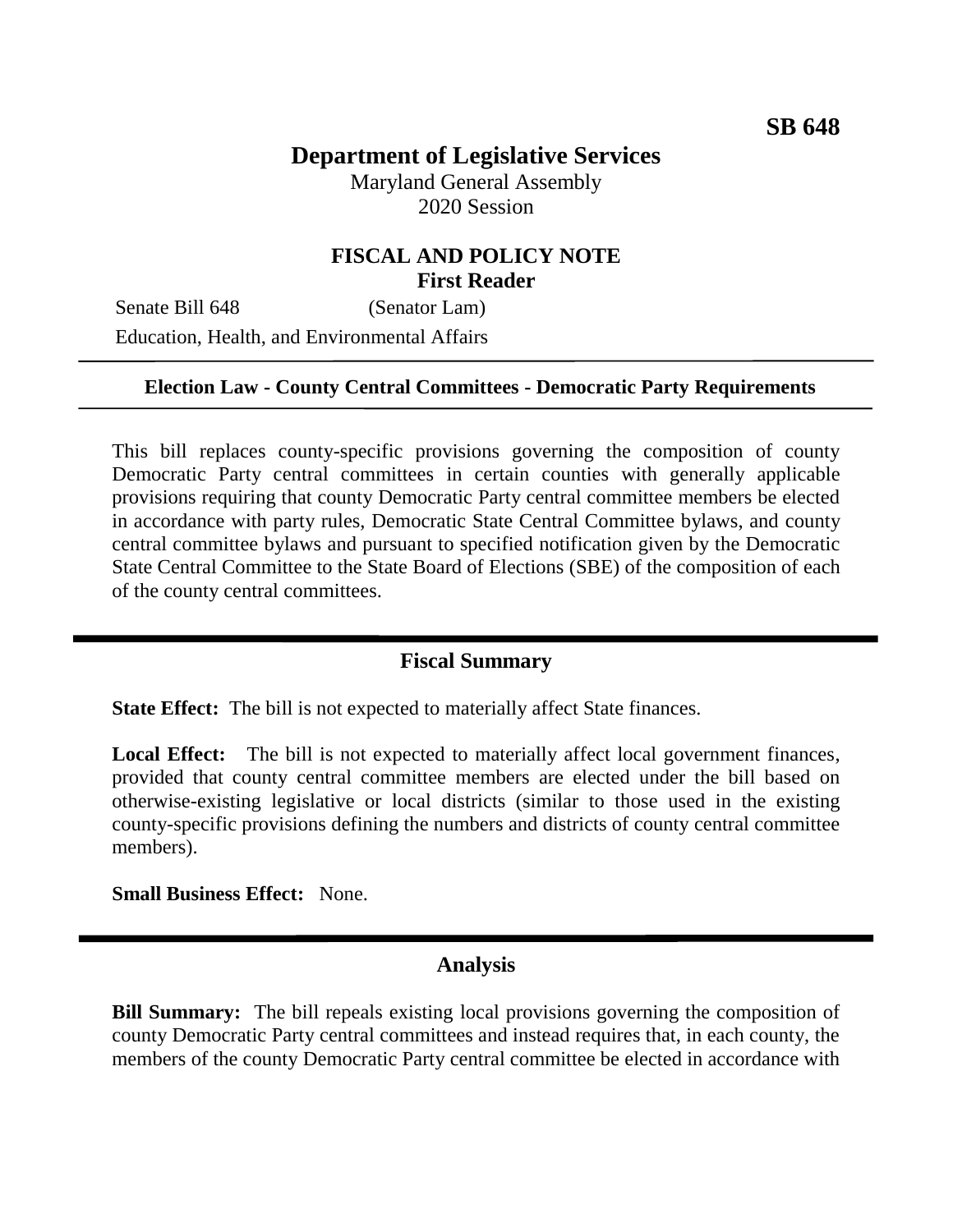(1) the party rules of the Democratic Party; (2) the bylaws of the Democratic State Central Committee; and (3) the bylaws of each county central committee.

The bill requires that the method of election of members of each county Democratic Party central committee promote geographic balance to the extent practicable.

Not later than one year before the deadline for filing a certificate of candidacy, the Democratic State Central Committee must notify SBE of (1) the number of elected members for each county Democratic Party central committee and (2) the composition of the districts of the elected members of each county Democratic Party central committee. A change to the method of election of county Democratic Party central committee members may not occur during an election cycle if the Democratic State Central Committee has made that notification.

A change affecting the method of election of county Democratic Party central committee members may take effect only after (1) ample advance written notice of the change is provided to the county Democratic Party central committee members; (2) a change has been made in the bylaws of the county Democratic Party central committee; and (3) the change is approved by the chair of the Democratic State Central Committee.

**Current Law:** Each political party must have a State central committee that is the governing body of the political party and may be composed of the members of the central committees of the counties during their terms in office. A principal political party must elect the members of a county central committee at a primary election. Except as otherwise provided under county-specific provisions for certain counties, the central committee for a county must consist of the number of members determined by the party's constitution. County-specific provisions for the composition of county Democratic Party central committees are established in statute for Baltimore City and Anne Arundel, Baltimore, Calvert, Montgomery, Prince George's, and Worcester counties.

## **Additional Information**

**Prior Introductions:** None.

**Designated Cross File:** None.

**Information Source(s):** State Board of Elections; Anne Arundel, Baltimore, Charles, Frederick, and Montgomery counties; Maryland Association of Counties; Department of Legislative Services